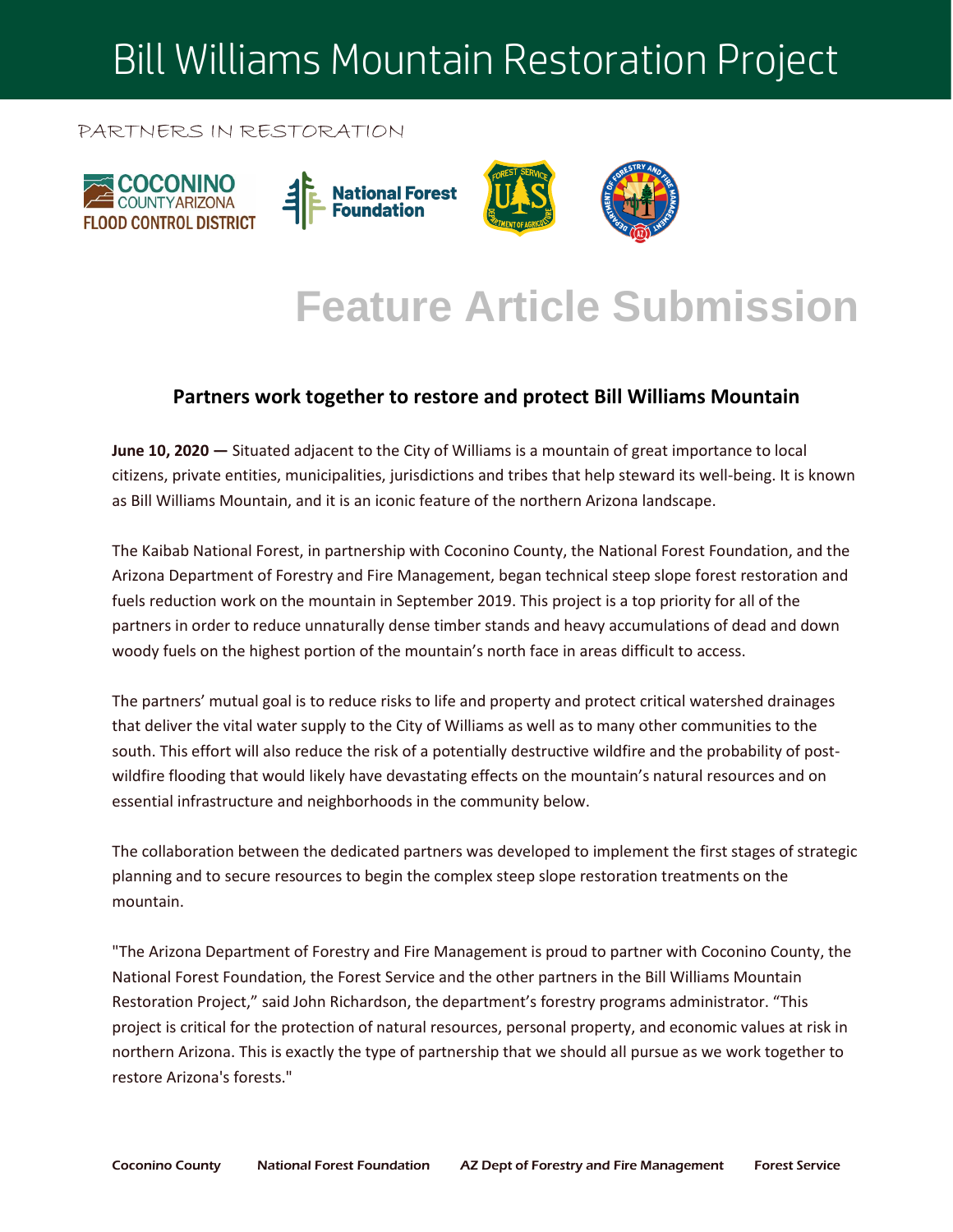## Bill Williams Mountain Restoration Project

Bill Williams Mountain is located south and uphill from the City of Williams' cultural, tourist, residential, business and governmental core. It is heavily used for outdoor recreation, residential housing and summer camps as well as hosting a ski area. There have been no significant fire occurrences on the steepest slopes on the mountain for more than a century, which has led to overgrowth and an abundance of dead trees building up in the sensitive drainages above the city.

Severe wildfire and post-wildfire flooding in the area would threaten lives, property and important community and forest resources. It would also result in exorbitant costs to communities and local governments in both the short and longer terms. In addition to immediate expenses including fire suppression, evacuation, and post-fire rehabilitation and repair, long-term impacts could include damage to or complete loss of homes, businesses, and highway, railroad and utility infrastructure, as well as significantly reduced tourism and sales tax revenue.

"The benefit of this restoration work includes improved forest and watershed health, protected communities and water supplies, and broad-reaching habitat improvements," said Spencer Plumb, conservation finance program manager for the National Forest Foundation. "We see this project as delivering a lot of good for a lot people across multiple uses."

Steep slope material removal requires highly technical operations with specialty equipment that is not commonly used nor easily accessible in the Southwest. The contract for the first 300 acres of treatment was awarded to Markit! Forestry Management of Colorado Springs. Due to the difficulty of using traditional ground hauling methods on the steep terrain, a helicopter was used to remove material from the cut acres until winter weather temporarily postponed operations in December. The critical work will continue this fall.

"We are very excited to be implementing treatment in the first unit of the steep slope area," said Debra Mollet, district ranger for the Williams and Tusayan districts of the Kaibab National Forest. "Our ongoing collaborative partnerships as well as the unwavering commitment of our employees and stakeholders have been the keys to our success in achieving meaningful results in the treatment of the mountain."

To date, all 300 acres of the first phase of steep slope treatments have been cut, and material from about 100 acres has been transported off the mountain. Besides the recent steep slope work, the Kaibab National Forest has also been implementing other forest restoration and fuels reduction efforts in the area to include preparing 3,500 acres that are currently offered in timber sales; treating more than 700 acres using hand thinning operations on the steep slopes of the mountain's south side; and, treating 200 acres using mechanical thinning south of the mountain in an area critical to the success of any future wildfire suppression efforts. Steep slope fuels reduction work will be implemented in phases and will be ongoing over the next several years. More than 1,200 acres are already scheduled for treatments near the top of the mountain as part of this multi-year project.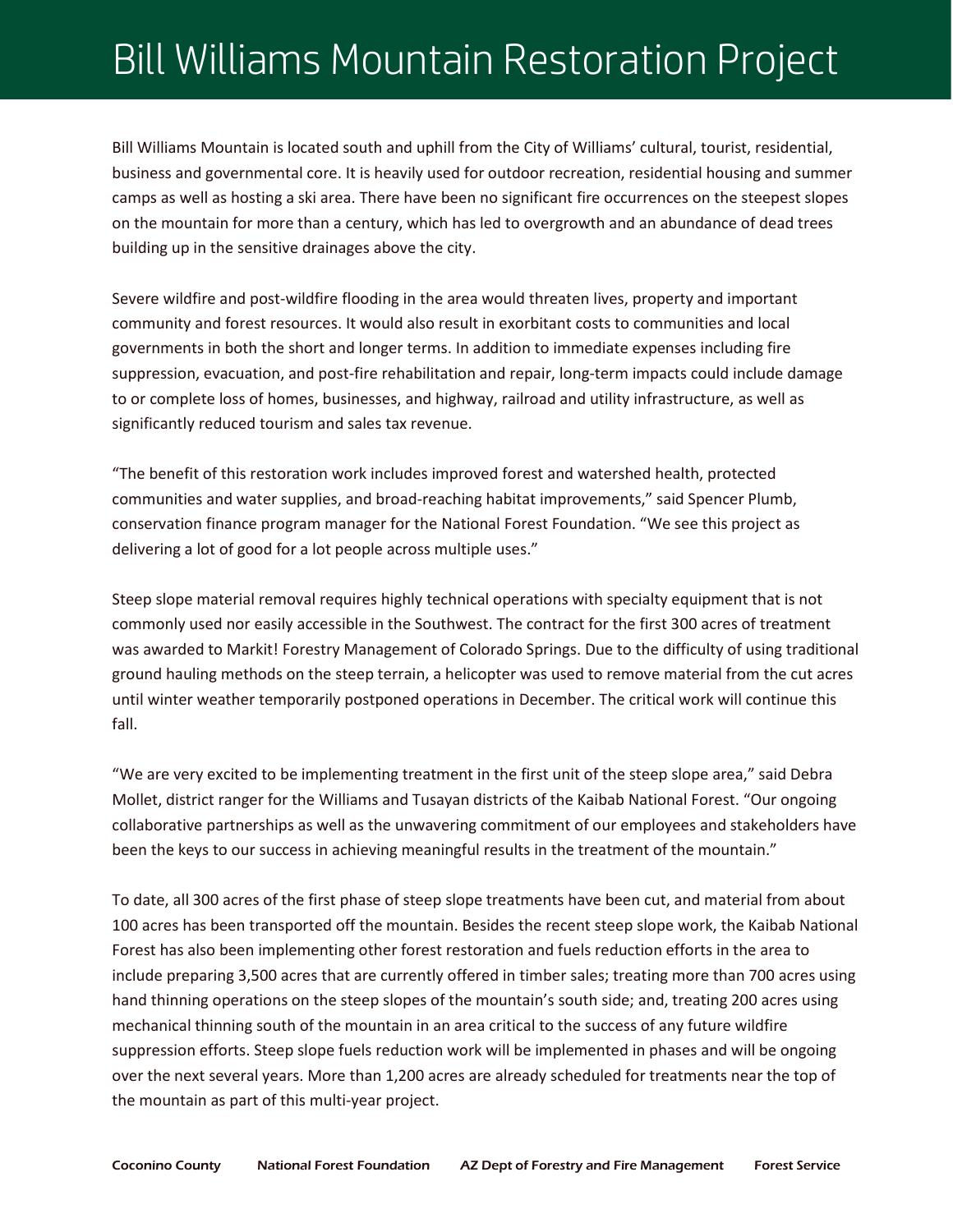## Bill Williams Mountain Restoration Project

Officials from Coconino County have identified wildfire and the potential for devastating post-wildfire flooding as a critical health and safety threat to the citizens of the county. A 2017 study conducted by J.E. Fuller Hydrology and Geomorphology at the direction of the Coconino County Flood Control District recommended the development of a pre-disaster plan to identify ways to reduce the impacts of these threats. The county funded the development of a pre-disaster plan and is working with the City of Williams to implement that plan and to seek opportunities to work together and with other partners to improve public safety for the entire community.

"The county and our partners are dedicated to keeping our communities safe," said Matt Ryan, Coconino County District 3 supervisor. "We know that healthy forests will be less susceptible to catastrophic wildfire and post-wildfire flooding, and are we are proud of the work we've started and will continue to do on Bill Williams Mountain."

A team of specialists for the Kaibab National Forest is working in collaboration with the partner organizations to identify and plan for the coming phases of steep slope treatments. Other restoration work including hand thinning, timber sale contracts and the piling of downed debris is also being planned and implemented on the lower, more accessible slopes of the mountain and around its base.

Despite successes, the partners' work is not without its challenges. Due to the need for specialized and hard-to-find equipment as well as extremely rugged and rocky terrain, cost per acre is extremely high for these steep slope treatments. The limited number of acres requiring this type of technical fuels reduction means that operators have little incentive to contract for the work unless it is combined with other nearby work.

To add to those complications, the fact that the treatments are focused on watershed restoration and hazardous fuels reduction rather than the sale of timber, which would provide more volume, results in very limited potential for commercial value to offset high costs. Coconino County, the National Forest Foundation and the Arizona Department of Forestry and Fire Management have been instrumental in securing additional funding to support the project, and all of the partners continue to work together to ensure the path forward for the restoration of Bill Williams Mountain.

"We have an opportunity to make a real difference for our neighbors, communities and local economies as well as for the long-term health and sustainability of our forests and watersheds," said Heather Provencio, forest supervisor for the Kaibab National Forest. "Even though there will always be new obstacles, the partners are committed to overcoming them together so that this important work can continue."

To tell the story of Bill Williams Mountain and share the importance of the restoration effort, the partners developed a series of videos that are available through Coconino County's YouTube channel at [www.youtube.com/user/coconinocnty.](https://www.youtube.com/user/coconinocnty) From the county channel, search "forest restoration initiative," and